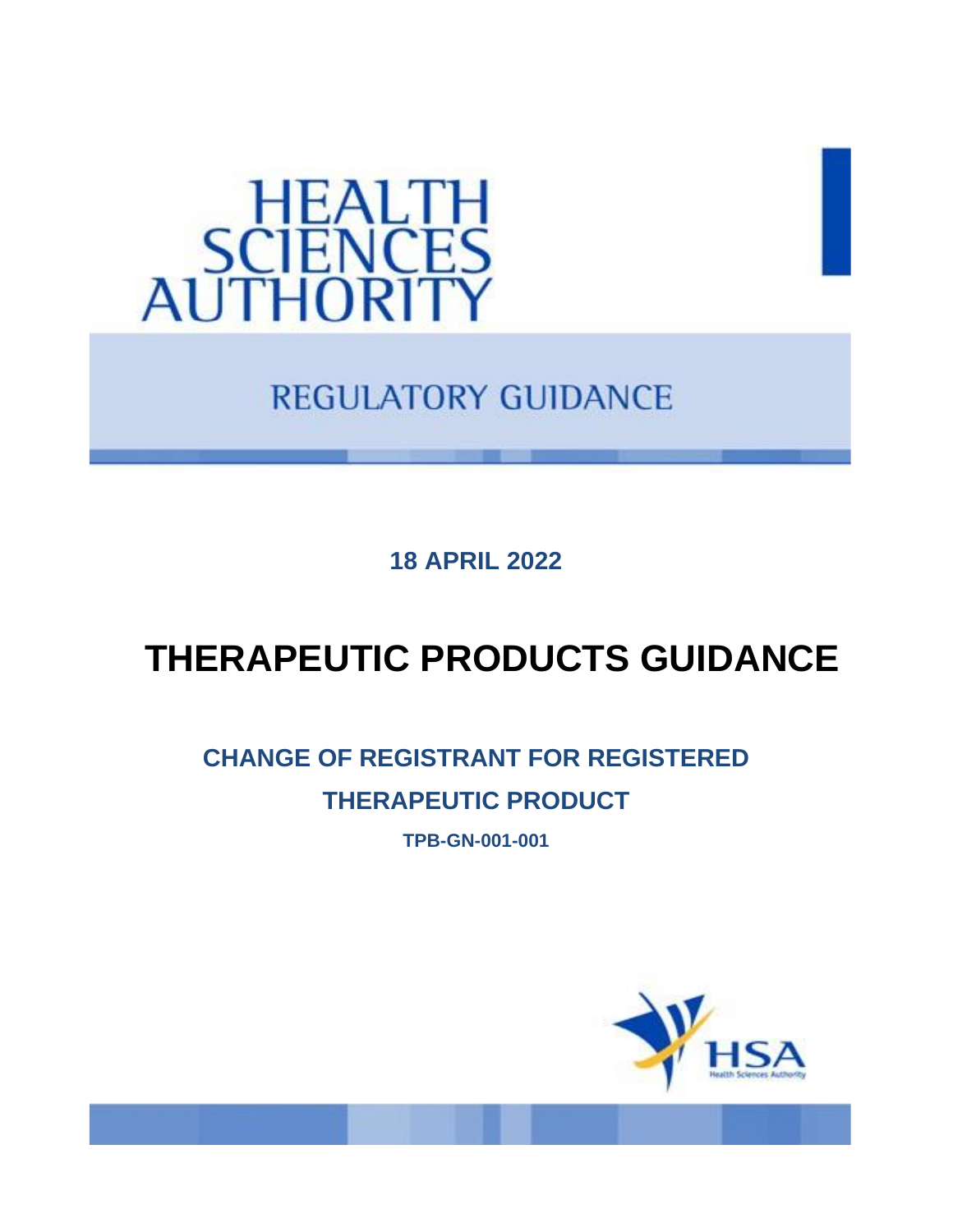#### **REVISION HISTORY**

Guidance Version (Publish Date) TPB-GN-001-001 (uploaded 18 Apr 2022)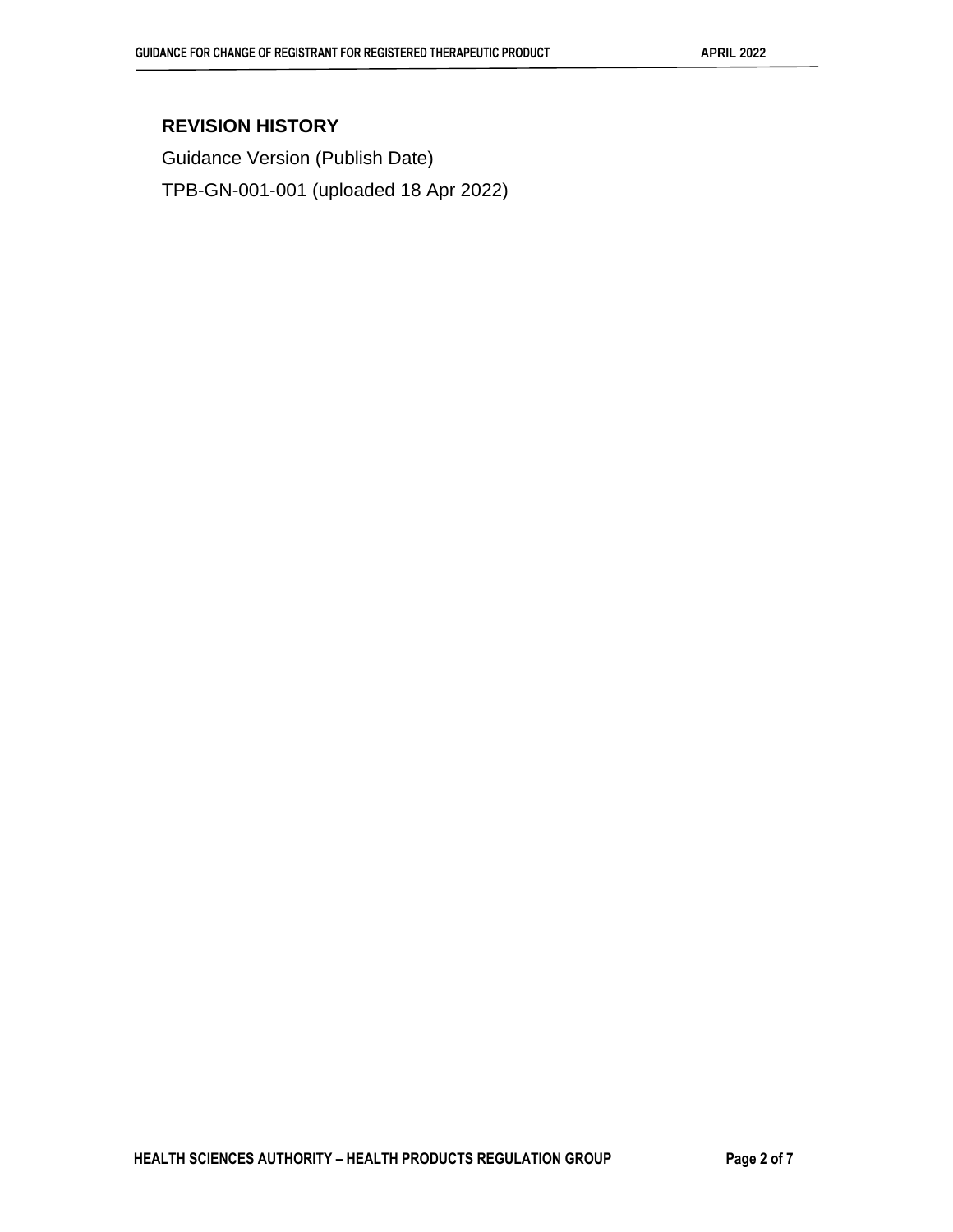The change of registrant (COR) for therapeutic products refer to the transfer of a therapeutic product registration from one local company (existing product registrant) to another local company (new product registrant).

There are two parts to a COR application:

- A. The initiation of the transfer by the existing product registrant; and
- B. The acceptance of the transfer by the new product registrant.

Conditions of the transfer:

- The new registrant must be a business entity currently registered in Singapore with the Accounting and Corporate Regulatory Authority (ACRA) and has an active [CRIS account](https://www.hsa.gov.sg/e-services/cris) with HSA.
- There is no pending variation application for the therapeutic product for which the registration is to be transferred.
- There is no pending retention application for the therapeutic product for which the registration is to be transferred.
- If a product registration is due for retention during the process of the transfer (i.e. prior to approval of the COR application by HSA), the retention fee will be borne by the existing registrant.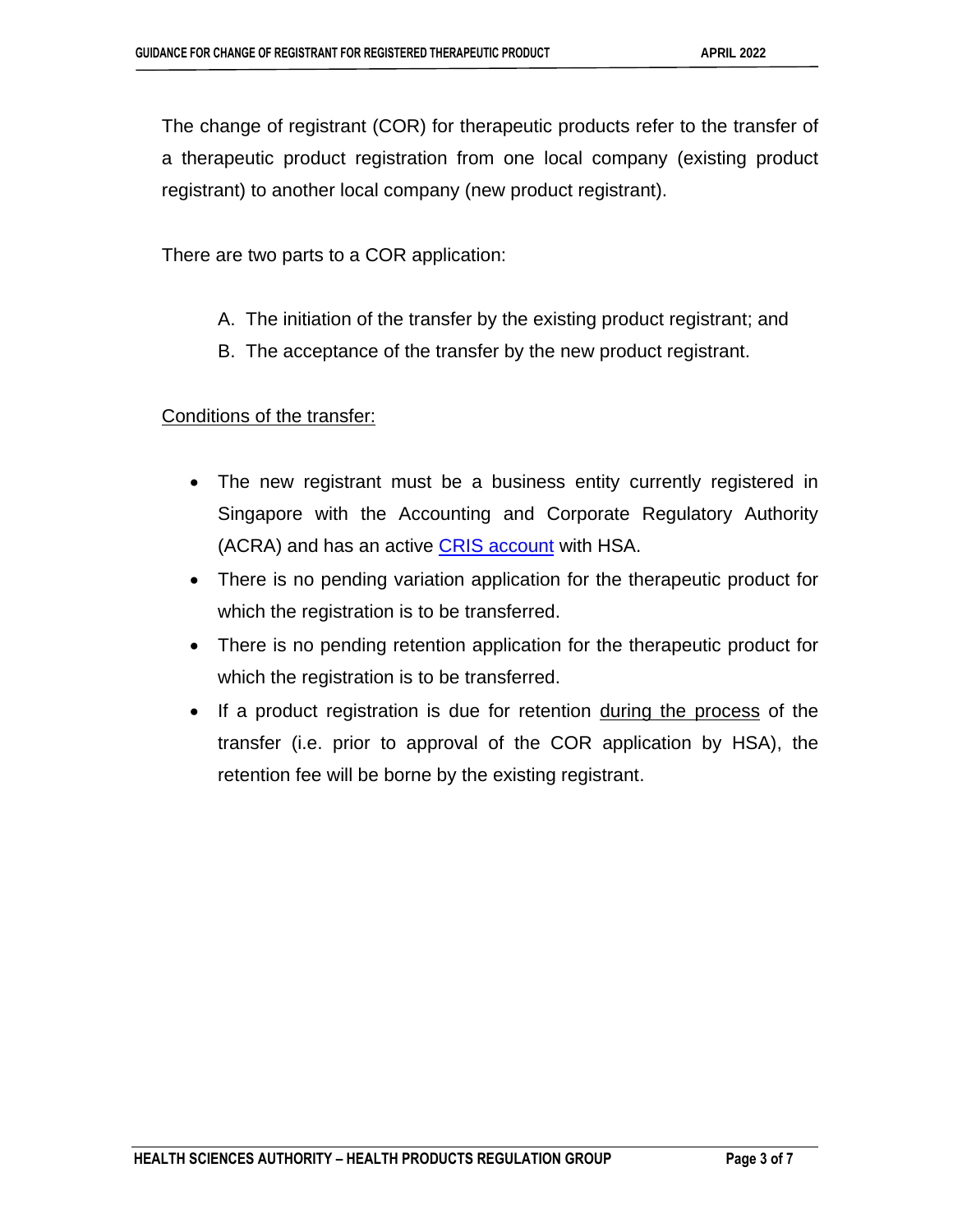#### **Part (A) - The initiation of the transfer by the existing product registrant**

The existing registrant has to initiate the transfer of the affected therapeutic product registration via [Transfer@PRISM](http://www.hsa.gov.sg/content/hsa/en/Health_Products_Regulation/PRISM_e-services/Drugs_and_Biologicals.html#TransferLicence) with the following information:

- (a) UEN (Unique Entity Number) of the new registrant
- (b) HSA Client code of the new registrant
- (c) Email address of the authorised person acting on behalf of the new registrant; and
- (d) Registration number and name of the therapeutic product(s) for which the registration will be transferred to the new registrant.

Upon successful submission of the COR application by the existing registrant, a **transaction number** will be generated by the system. An email notice will also be sent to the new registrant.

#### **Note:**

Each COR application allows the transfer of a maximum of 20 registered therapeutic products.

If there were mistakes made when entering the information of the new registrant (e.g. wrong UEN, client code, email address etc.), the new registrant will not be able to continue with Part B of the submission of the COR application. For such situations, please contact us at [HSA\\_TP\\_Enquiry@hsa.gov.sg](mailto:HSA_TP_Enquiry@hsa.gov.sg) for assistance to withdraw Part A of the COR application.

Do note that we will require time to assist you on the request. Hence to avoid any delays, please ensure that the information entered in the application is accurate.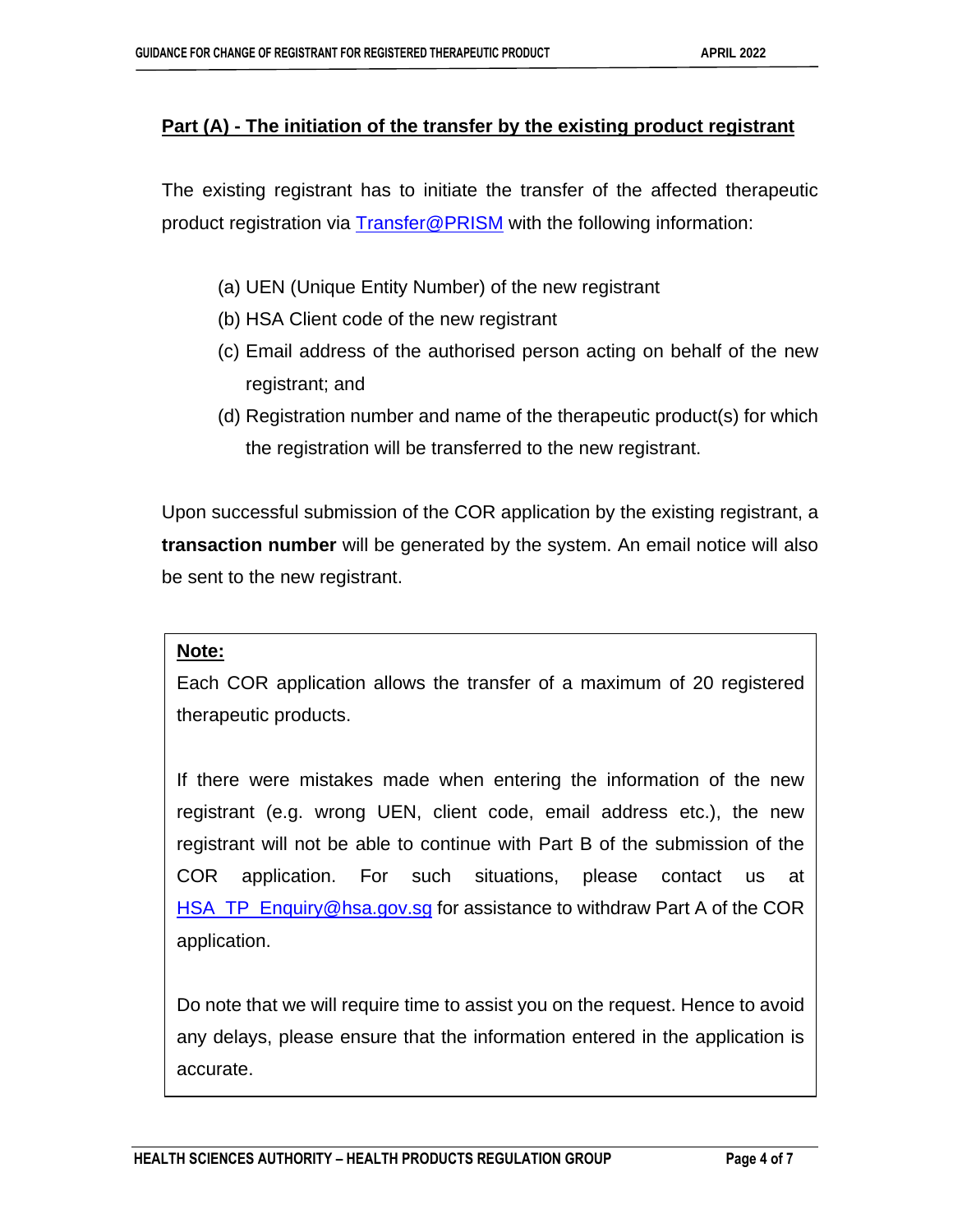#### **Part (B) - The acceptance of the transfer by the new product registrant**

Upon receipt of the email notice, the new registrant is required to complete the COR application online via [Transfer@PRISM](http://www.hsa.gov.sg/content/hsa/en/Health_Products_Regulation/PRISM_e-services/Drugs_and_Biologicals.html#TransferLicence) within 30 calendar days.

To complete the COR application, the new registrant must submit the following supporting documents as attachments in the PRISM application form:

- (a) Letter of Authorisation (LoA) from the product owner, which must:
	- i. Be a colour scanned copy of the original documents\*
	- ii. Bear the company letterhead of the product owner and includes the full name of the therapeutic product and its Singapore product registration number as well as the name and address of the new registrant;
	- iii. Include a statement authorising the new registrant to be the registrant of the product in Singapore;
	- iv. Include a statement to withdraw the authorisation granted previously to the existing registrant; and
	- v. Indicate the proposed effective date for the transfer.
- (b) Written confirmation that arrangement has been made between the existing registrant and the new registrant for the hand-over of the relevant product registration files.

**Note:** If the proposed effective date is not clearly indicated in the authorisation letter, the COR application will be processed according to the current processing timeline.

<sup>\*</sup> Original hardcopy of documents is not required. However, HSA reserves the rights to request for the submission of the original or certified true copy of the submitted document if there is any doubt that the submitted scanned document is not an accurate reflection of the original document.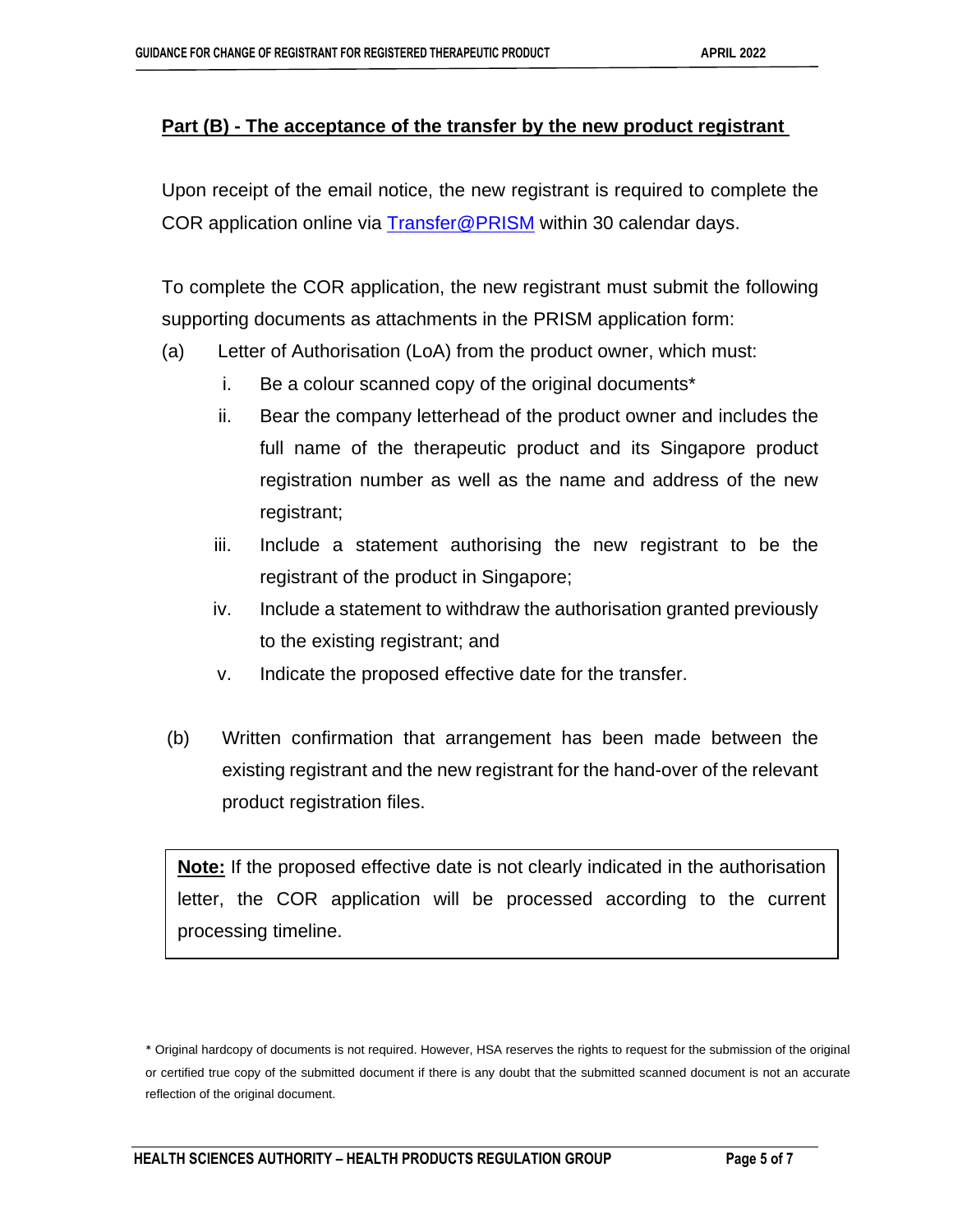Upon successful submission of the COR application by the new registrant, an **application number** will be generated by the system.

The current processing timeline is 14 working days from the date of receipt of the complete submission of the COR application by the new registrant.

Both the existing registrant and new registrant will be notified via email on the outcome of the COR application.

Upon successful transfer of the product registration, the new registrant will be able to view the latest product registration information via **Enquire@PRISM.** 

If there are any changes to be made to the product labelling of the affected products after the completion of the COR application, the new registrant will have to submit [minor variation applications](https://ap-southeast-1-https/www.hsa.gov.sg/therapeutic-products/variation-application/overview) for HSA's review before the import and supply of the products with the revised labelling.